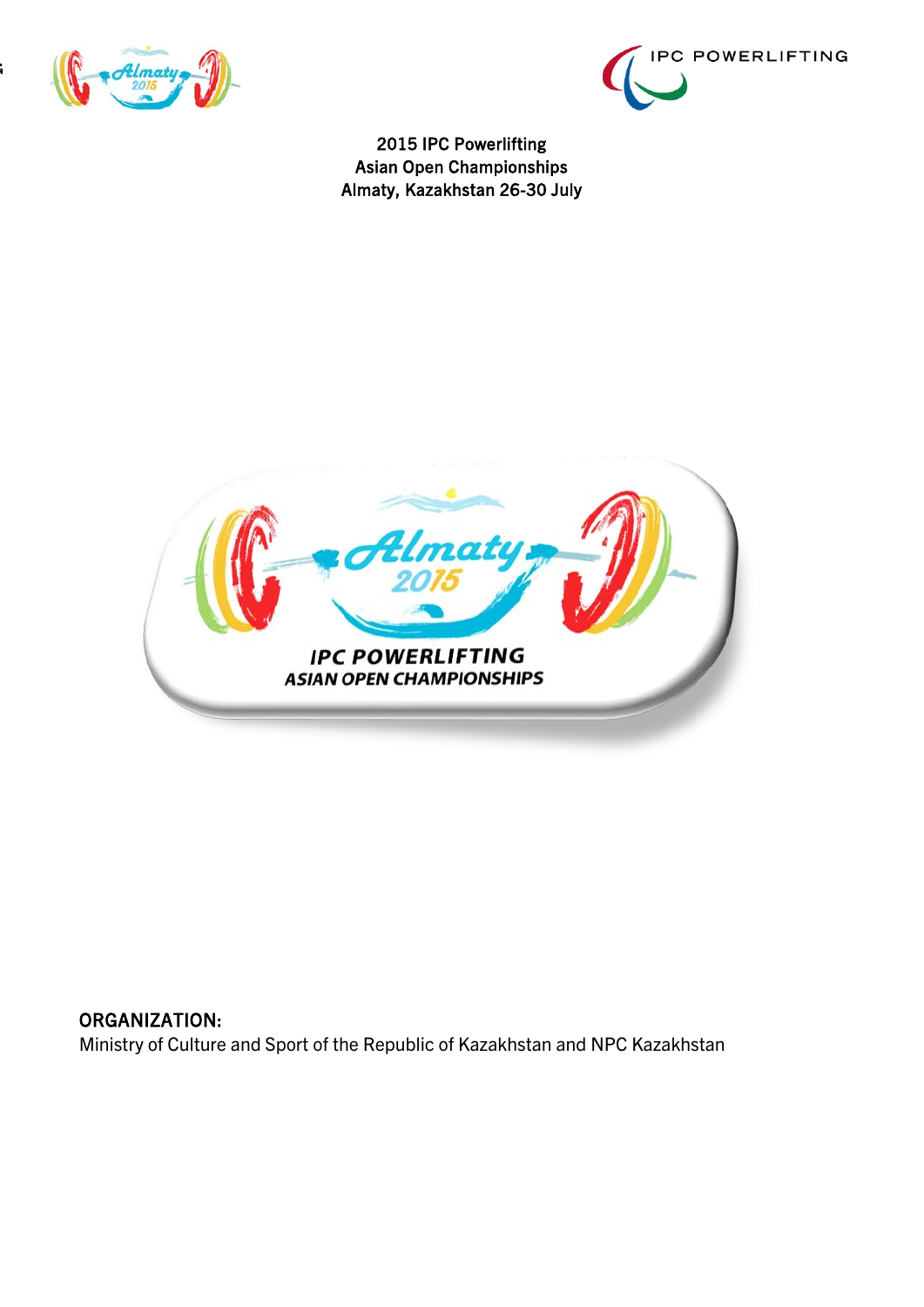



#### **Table of Contents**

| 1              |       |        |  |
|----------------|-------|--------|--|
| $\overline{2}$ |       |        |  |
|                | 2.1   |        |  |
|                | 2.2   |        |  |
|                | 2.3   |        |  |
|                | 2.4   |        |  |
|                | 2.5   |        |  |
|                | 2.5.1 |        |  |
|                | 2.5.2 |        |  |
|                | 2.6   |        |  |
|                | 2.7   |        |  |
|                | 2.8   |        |  |
|                | 2.9   |        |  |
|                | 2.10  |        |  |
|                | 2.11  |        |  |
|                | 2.12  |        |  |
|                |       | 2.12.1 |  |
|                |       | 2.12.2 |  |
|                |       | 2.12.3 |  |
|                |       | 2.12.4 |  |
|                |       | 2.12.5 |  |
|                |       |        |  |
|                | 2.14  |        |  |
|                | 2.15  |        |  |
|                | 2.16  |        |  |
|                | 2.17  |        |  |
|                |       | 2.17.1 |  |
|                |       | 2.17.2 |  |
|                |       | 2.17.3 |  |
|                |       |        |  |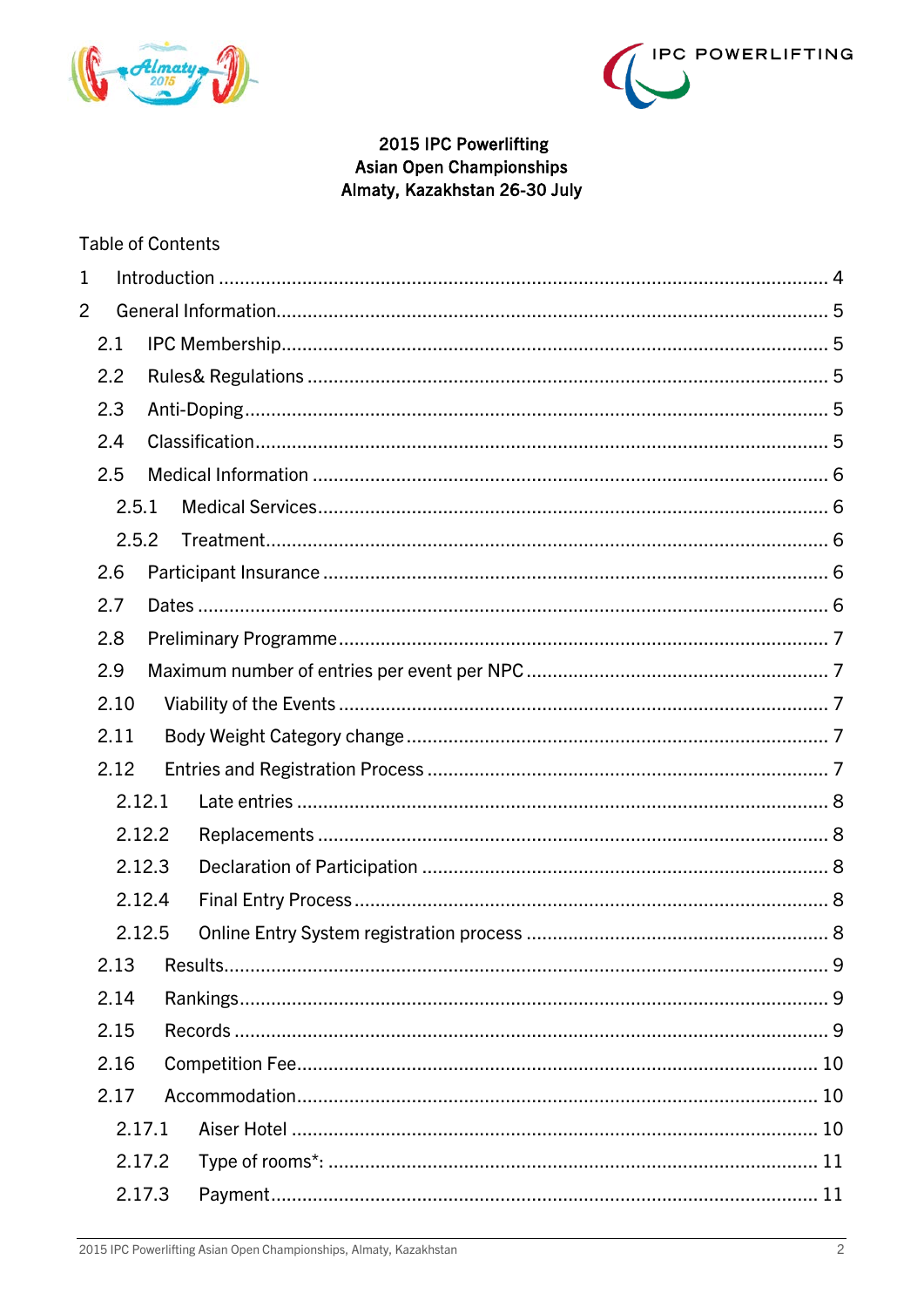



| 2.18 |                |                                                                  |
|------|----------------|------------------------------------------------------------------|
| 2.19 |                |                                                                  |
| 2.20 |                |                                                                  |
| 2.21 |                |                                                                  |
|      |                |                                                                  |
| 3.1  |                |                                                                  |
| 3.2  |                |                                                                  |
| 3.3  |                |                                                                  |
| 3.4  |                |                                                                  |
|      |                |                                                                  |
| 3.5  |                |                                                                  |
|      |                |                                                                  |
|      | 3 <sup>1</sup> | Powerlifting Medal Events and Minimum Qualification Standards 13 |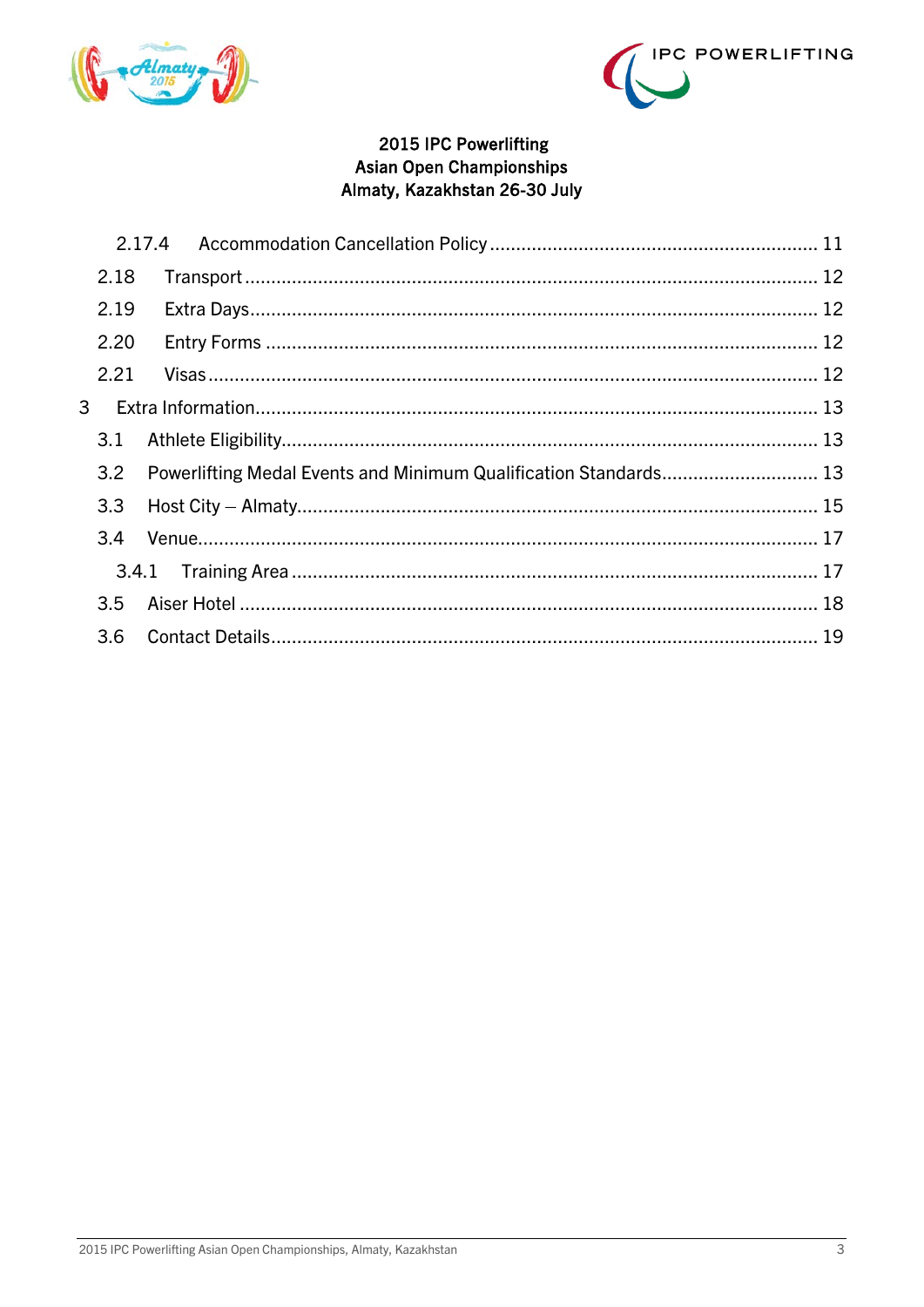



# <span id="page-3-0"></span>1 Introduction

The Local Organizing Committee and the International Paralympic Committee (IPC) would like to invite you to the 2015 IPC Powerlifting Asian Open Championships from 26-30 July 2015 at the Baluan Sholak Sports Palace in Almaty, Kazakhstan.

Hosted by the Baluan Sholak Sports Palace, 100 to 180 athletes from 25 countries are expected to participate in the 2015 IPC Powerlifting Asian Open Championships – an event that will be critical for a major stop for powerlifters on the road to Rio 2016.

We are very proud to host this prestigious event that will help to develop the legacy within the sport and further develop our athletes international competition experiences, which we hope will be the first of several IPC Powerlifting Championship events to be hosted in Kazakhstan in the future.

Through the continued support of the government entities, national sports governing bodies, private and public sector partners, we are very pleased that this competition is hosted in Almaty, Kazakhstan; where we are sure your lifters will experience our fantastic Kazakhstani hospitality and face elite competition.

> Local Organizing Committee National Paralympic Committee Kazakhstan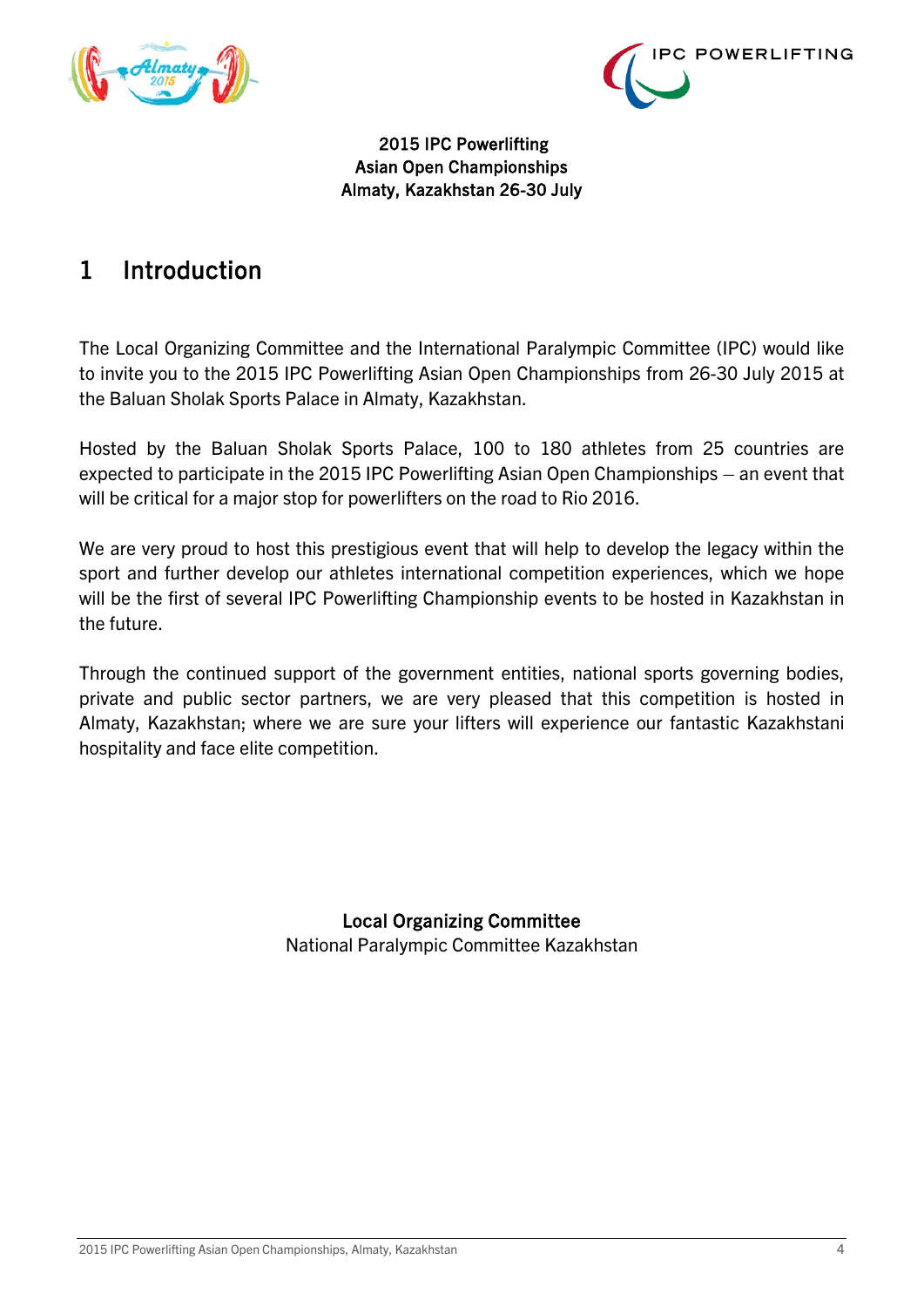



# <span id="page-4-0"></span>2 General Information

## <span id="page-4-1"></span>2.1 IPC Membership

The Organizing Committee will only accept entry forms submitted by the NPC / NPF in good standing with the IPC. Furthermore, only those entry forms submitted by the NPC President, Secretary General or authorized person will be processed. For further information on the IPC's membership policies or to address general membership issues, please contact the IPC PO office ipcpowerlifting@paralympic.org

## <span id="page-4-2"></span>2.2 Rules& Regulations

The 2013-2016 IPC Powerlifting Rules & Regulations will apply for the 2015 Asian Open Championships. http://www.paralympic.org/Powerlifting/RulesandRegulations/Rules

## <span id="page-4-3"></span>2.3 Anti-Doping

The Anti-Doping control / processes will be carried out in full accordance with the IPC Anti-Doping Code and the IPC Doping Control Agreement.

http://www.paralympic.org/Powerlifting/RulesandRegulations/AntiDoping

## <span id="page-4-4"></span>2.4 Classification

Athletes who have never been classified and or have a designated sport class status of "R" (Review) will be required to go through International Classification prior to the start of the 2015 IPC Powerlifting Asian Open Championships.

International Classification will be conducted on 24-25 July 2015. A detailed classification schedule will follow after the revision of the final entries by IPC PO. All athletes informed that they require classification must arrive at a time prior to / in advance of their allocated slot within the classification process and have with them ready a completed copy of the IPC Powerlifting Medical information form (this can be found on the IPC Powerlifting website, on the download and forms section http://www.paralympic.org/Powerlifting/Forms.) The NPC must upload the Medical Information in the classification section of SDMS four (4) weeks before the competition. International Classification must be completed at least 2 hours prior the start of the Technical Meeting.

Athletes must be licensed through their NPC. From a classification perspective the provisions of the Classification Manual apply. For more specific details refer to the IPC Powerlifting classification rules and regulations.

<http://www.paralympic.org/Powerlifting/RulesandRegulations/Classification>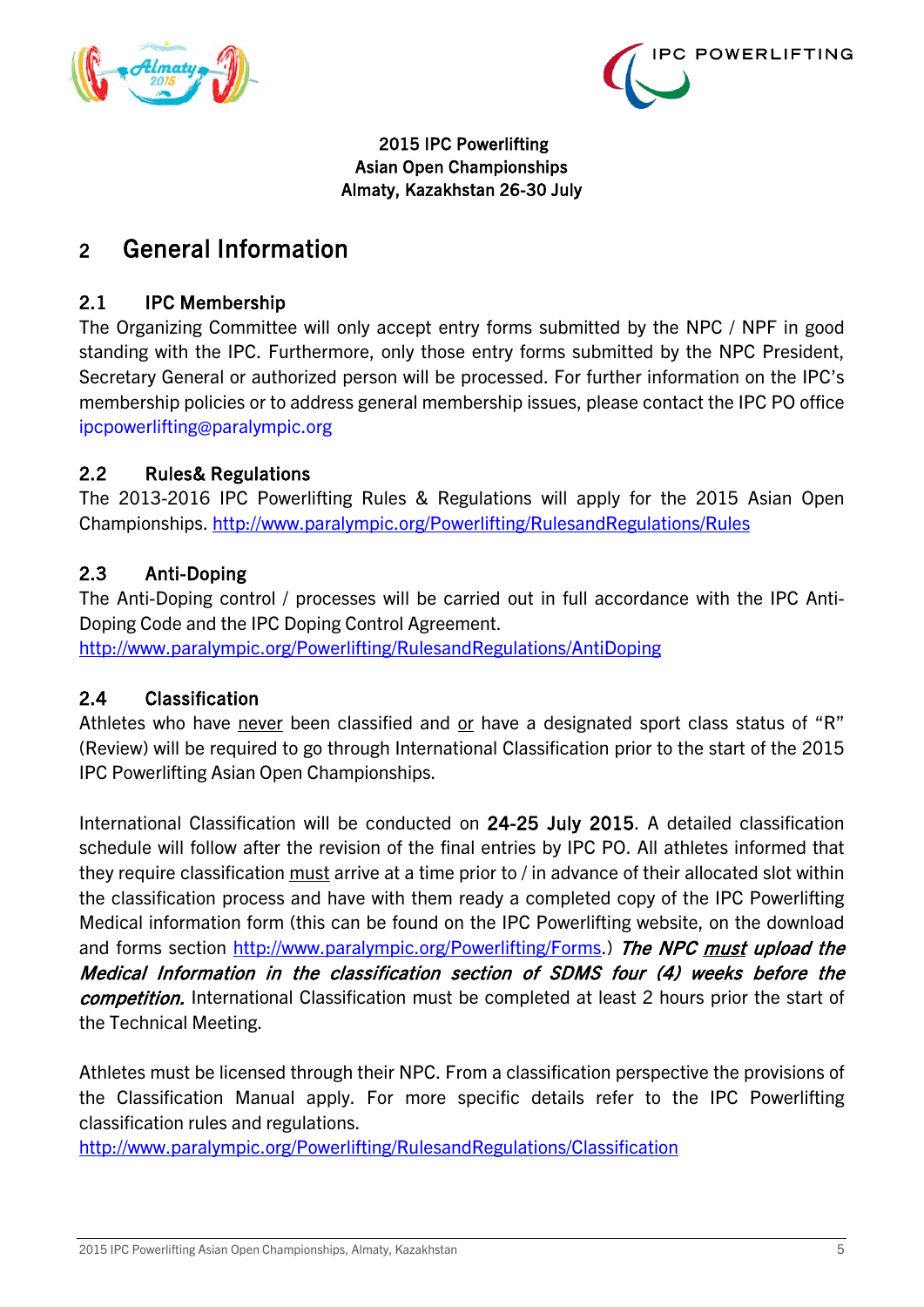



#### <span id="page-5-0"></span>2.5 Medical Information

#### <span id="page-5-1"></span>2.5.1 Medical Services

The LOC will ensure the implementation of all necessary and appropriate on-site medical, emergency ambulance and first aid services during the Championships.

#### <span id="page-5-2"></span>2.5.2 Treatment

No medical insurance will be provided to any of the participants. All participants are responsible for obtaining their own medical insurance (including Repatriation Coverage) and will be responsible for any medical expenses resulting from participation in the event.

#### <span id="page-5-3"></span>2.6 Participant Insurance

Each NPC must ensure that all members of their delegation are appropriately insured, including coverage for travel, liability, accidents and repatriation. All delegation members must have appropriate accident and health insurance accepted in order to compete at international IPC competitions.

Each participant will need to provide evidence of appropriate insurance cover no later than 22 June 2015.

| <b>Teams Arrival dates</b>   | 23-24 July                               |
|------------------------------|------------------------------------------|
| Raise the Bar!               | 24 July                                  |
| <b>Anti-Doping Seminar</b>   | 25 July                                  |
|                              | 24 July (All day)                        |
| International Classification | 25 July (morning)                        |
|                              | Classification schedule will be provided |
|                              | after final entries by name              |
| <b>Technical Meeting</b>     | 25 July                                  |
| <b>Opening Ceremony</b>      | 26 July                                  |
| <b>Competition dates</b>     | 26-30 July                               |
| <b>Closing Ceremony</b>      | 30 July                                  |
| <b>Teams Departures</b>      | 31 July                                  |

#### <span id="page-5-4"></span>2.7 Dates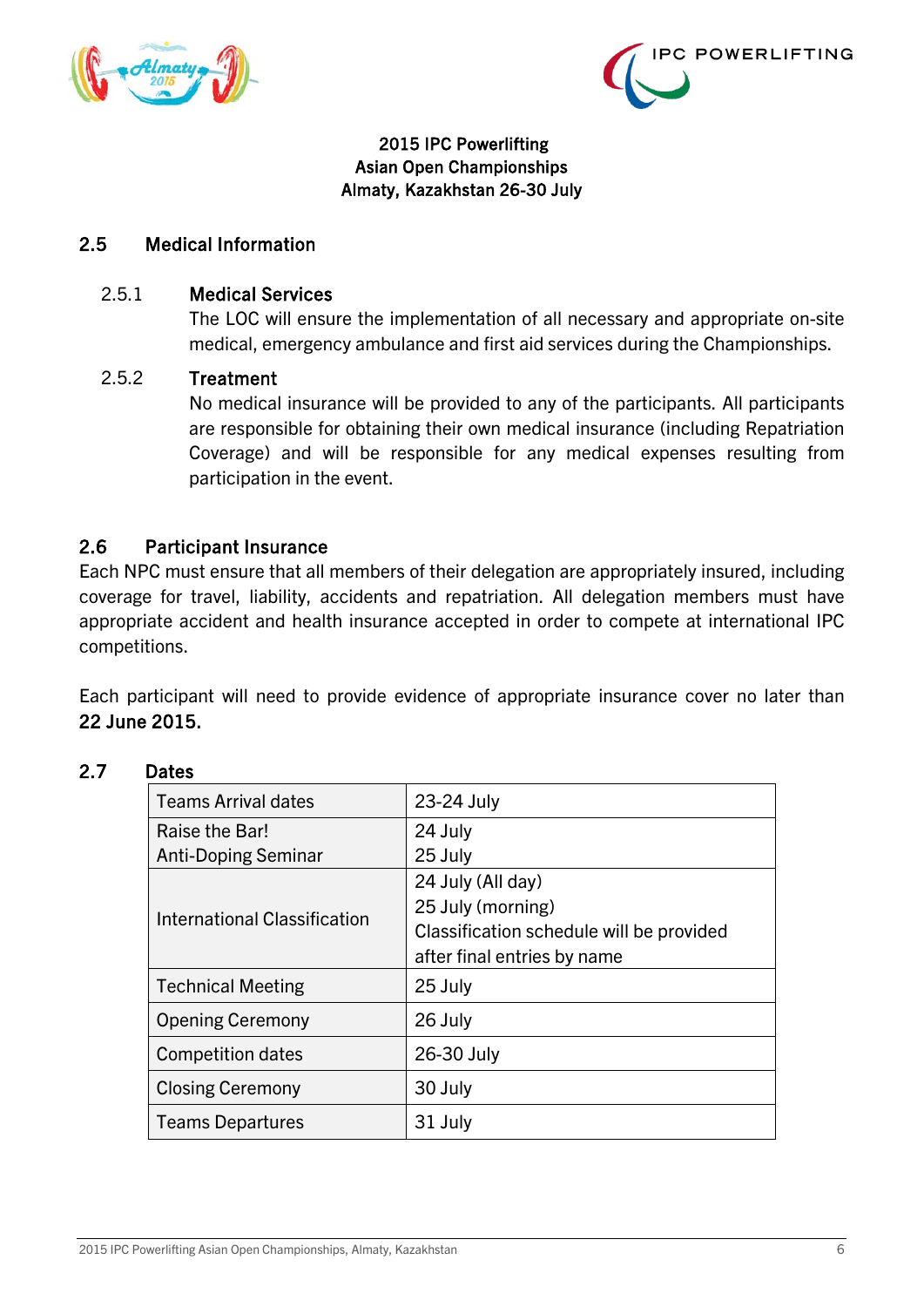



## <span id="page-6-0"></span>2.8 Preliminary Programme

The Provisional timetable and events programme will be provided after the final entries by name revision. (26 July 2015). The competition programme will be finalized after the technical meeting.

## <span id="page-6-1"></span>2.9 Maximum number of entries per event per NPC

Only for the 2015, we will allow 15 instead of 10 maximum number of entries per NPC across all events but still with no more than 2 per event.

Each country is allowed to enter a maximum of 15 senior male and 15 senior female competitors spread throughout the range of the 10 male and female bodyweight categories. There must not be more than 2 senior competitors from any one country in any particular bodyweight category.

Additionally, each country is allowed to enter a further maximum of 15 junior male and 15 junior female competitors spread throughout the range of the 10 male and female bodyweight categories for juniors. There must not be more than 2 competitors from any one country in any particular bodyweight category.

## <span id="page-6-2"></span>2.10 Viability of the Events

For an event to be considered viable for all three medals the minimum number of athletes per weight category must be 3. In case of a category with less than 3 athletes (2 or less) then section 9 of the 2013-2016 rules will apply and either a minus one rule will be applied and or, where considered more practical, weight categories will be grouped together as decided upon by the technical delegate appointed by IPC PO. In such circumstance of combined bodyweight groups the HA (Haleckzko) formula should be used in full accordance with the IPC PO rules. Any final decisions made will be announced prior to the competition at the technical meeting.

## <span id="page-6-3"></span>2.11 Body Weight Category change

Bodyweight categories will apply as per the 2013-2016 IPC Powerlifting Rules and Regulations. Point 4.1 of the rules applies where entered bodyweight or change to bodyweight category is required. The bodyweight category signed off at the technical meeting is considered final and no further changes will be allowed.

## <span id="page-6-4"></span>2.12 Entries and Registration Process

All entered athletes must be registered by IPC Powerlifting by the final entries deadlines. (refer to IPC Athlete Licensing Policy for the current season) Athlete's entries not meeting this criterion may be rejected by IPC Powerlifting.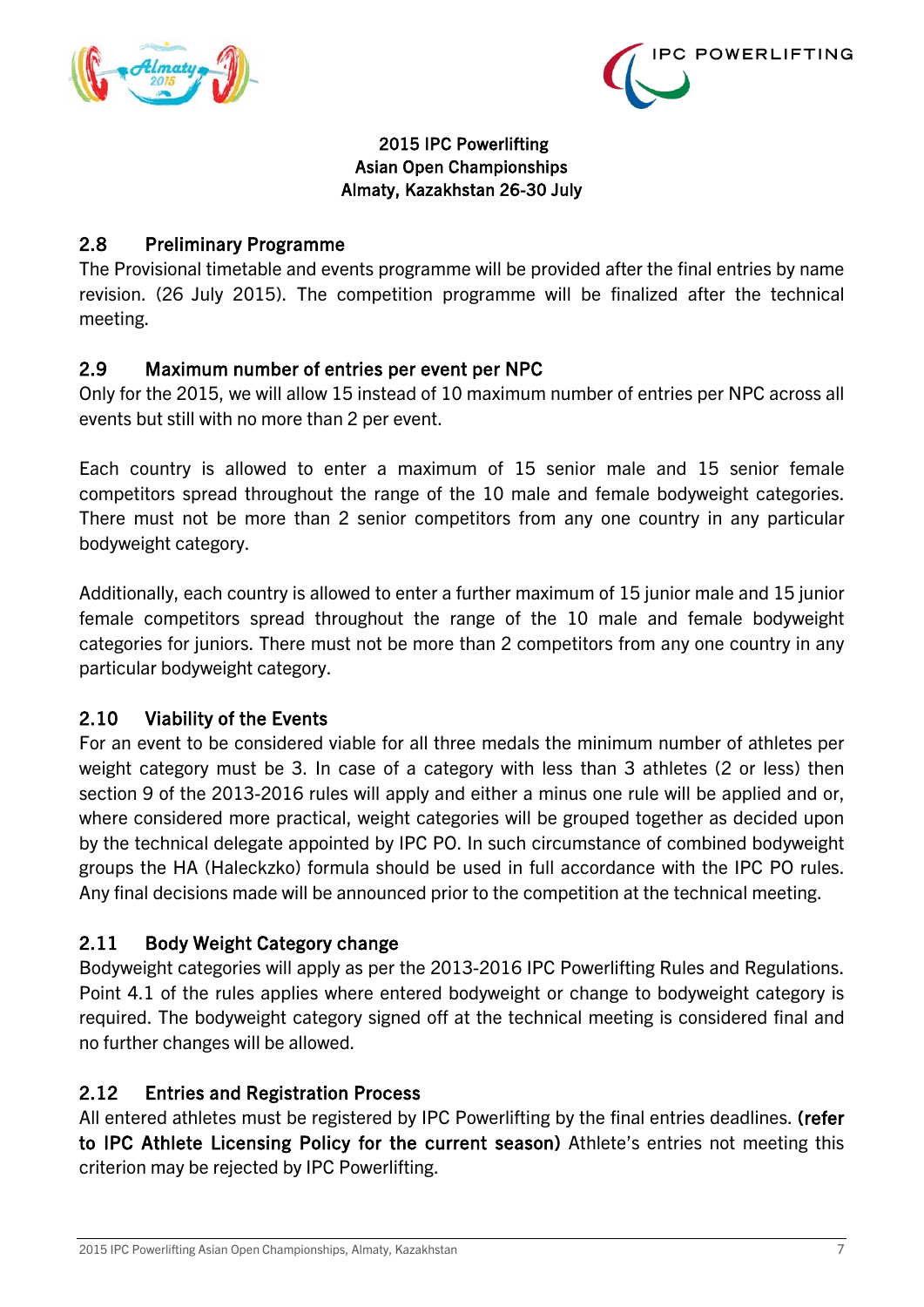



All athletes must be entered online\* by their respective NPCs or National organizations authorised and endorsed by the NPC to do so and accepted by IPC Powerlifting. \*Do not contact LOC about entries.

#### <span id="page-7-0"></span>2.12.1 Late entries

The IPC PO Office must be informed about any late entry. All respective information must be reviewed on the 'case by case' basis and the entry may be accepted / rejected by IPC PO.

#### <span id="page-7-1"></span>2.12.2 Replacements

The IPC PO Office must be informed about every replacement. Replacements of athletes may be accepted due to injury or medical reasons. All respective medical information regarding the athlete who is to be replaced must be sent to the IPC PO Office by the respective NPC for further consideration regarding its acceptance / rejection.

#### <span id="page-7-2"></span>2.12.3 Declaration of Participation

By completing and submitting sport entries via the IPC Powerlifting European Championships Sport Entries Online System (EBS), NPCs are considered to have declared the participation of their athletes in the specified event/categories.

#### <span id="page-7-3"></span>2.12.4 Final Entry Process

NPCs will be able to generate their competition fee invoice for the European Open Championships directly from the EBS based on its confirmed overall team delegation size.

Please note that no amendments to the invoice will be permissible after submission by 12 June 2015, except for athlete withdrawals due to injury or medical reasons before the Championships may be granted an exception to this rule provided a medical certificate signed by the team/LOC medical officer is submitted to IPC Powerlifting for approval. IPC PO may waive the application of this rule to an athlete under exceptional circumstances. Any decision made by IPC PO will be final and not open for further contest or appeal by any other organization or body.

#### <span id="page-7-4"></span>2.12.5 Online Entry System registration process

The registration process for the competition is as follow:

- 02 October 2014 Delivery of Invitation letter and general information
- **15 January 2015** Opening of Online Entry (by number by event)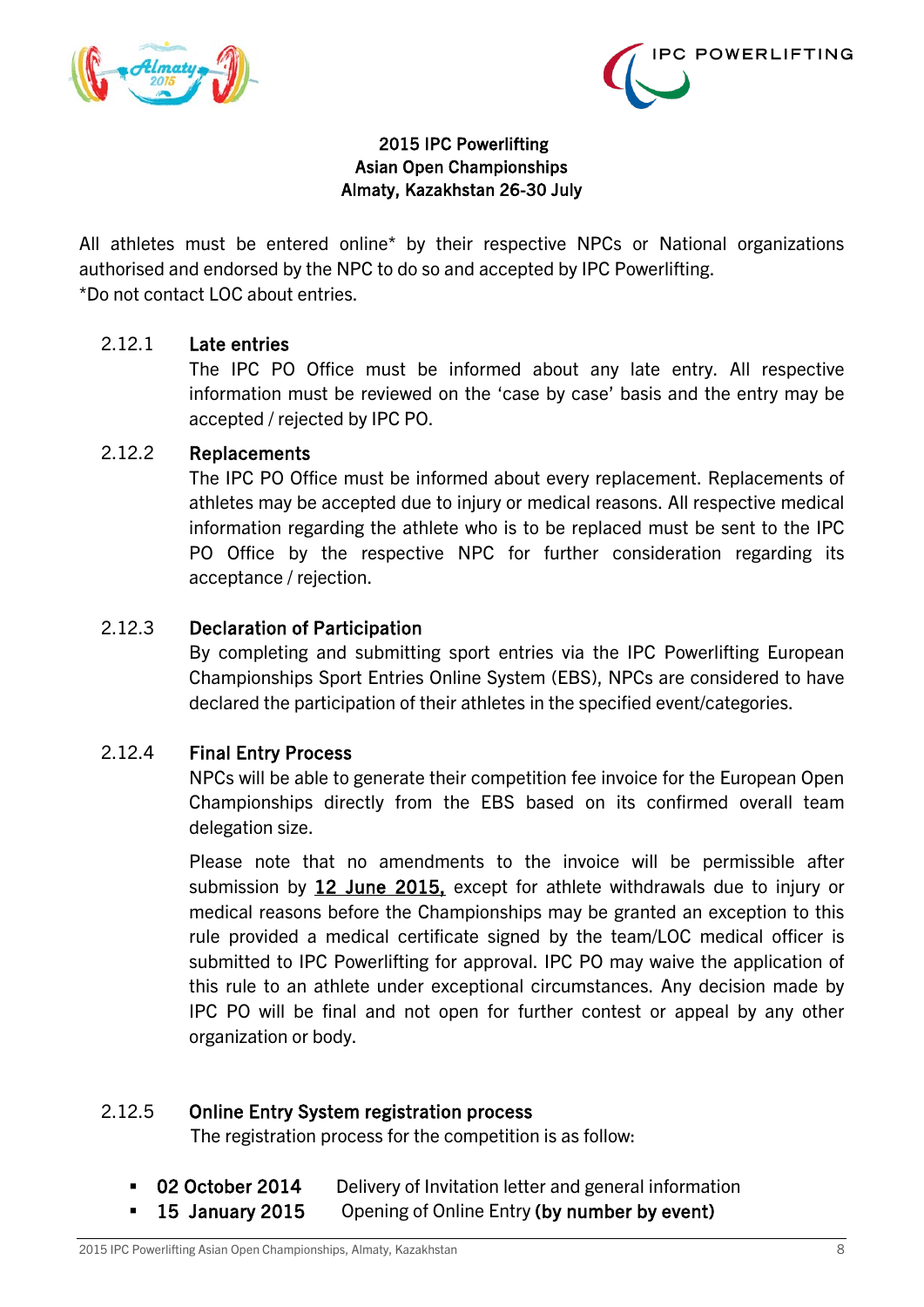



- 31 March 2015 Close of Online Entry (by number by event)
- 01 April 2015 Opening of Online Final Entry (by name) and provisions of details per persons and photographs for accreditation
- **12 June 2015** Close of Online Final Entry (by name) and provisions of details per persons, photographs for accreditation. Deadline to pay in full all registration fees
- **12 June 2015:** Close of sending back the forms for accommodation, meal and transport to the following addresses and deadline to pay in full all fees due (see bank details in 2.17.3)

## Organizing Committee:

NPC of KAZAKHSTAN Fax: +7 727 248 5527 Tel.: +7 701 8055222, +7 775 9130555, +7 7172 790777 Email: [almatypower2015@gmail.com](mailto:almatypower2015@gmail.com)

## IPC Powerlifting:

Adenauerallee 212-214, 53113 Bonn, Germany Fax: +49 228 2097209 E-mail: ipcpowerlifting@paralympic.org

## <span id="page-8-0"></span>2.13 Results

Results will be sent by LOC to the IPC PO Office after the competition is completed. The results will then be reviewed and the Ranking list will be updated accordingly.

Only results of athletes who are licensed by IPC PO within the given timelines for results recognition and have an 'R' or 'C' sport class status will be taken into consideration for inclusion in the official World and Regional ranking lists (refer to the 2013-2016 IPC PO Rules and Regulations).

## <span id="page-8-1"></span>2.14 Rankings

Please see the IPC PO Rules and Regulations 2013-2016, point 7 (Rankings). Also please be reminded about the IPC Licensing Policy, where the requirements for the athlete to be included in the Rankings are described.

## <span id="page-8-2"></span>2.15 Records

Please see the IPC PO Rules and Regulations 2013-2016, point 8 (Records). Also please be reminded about the IPC Licensing Policy, where also the requirements for the athlete to be considered eligible to achieve the Record are described.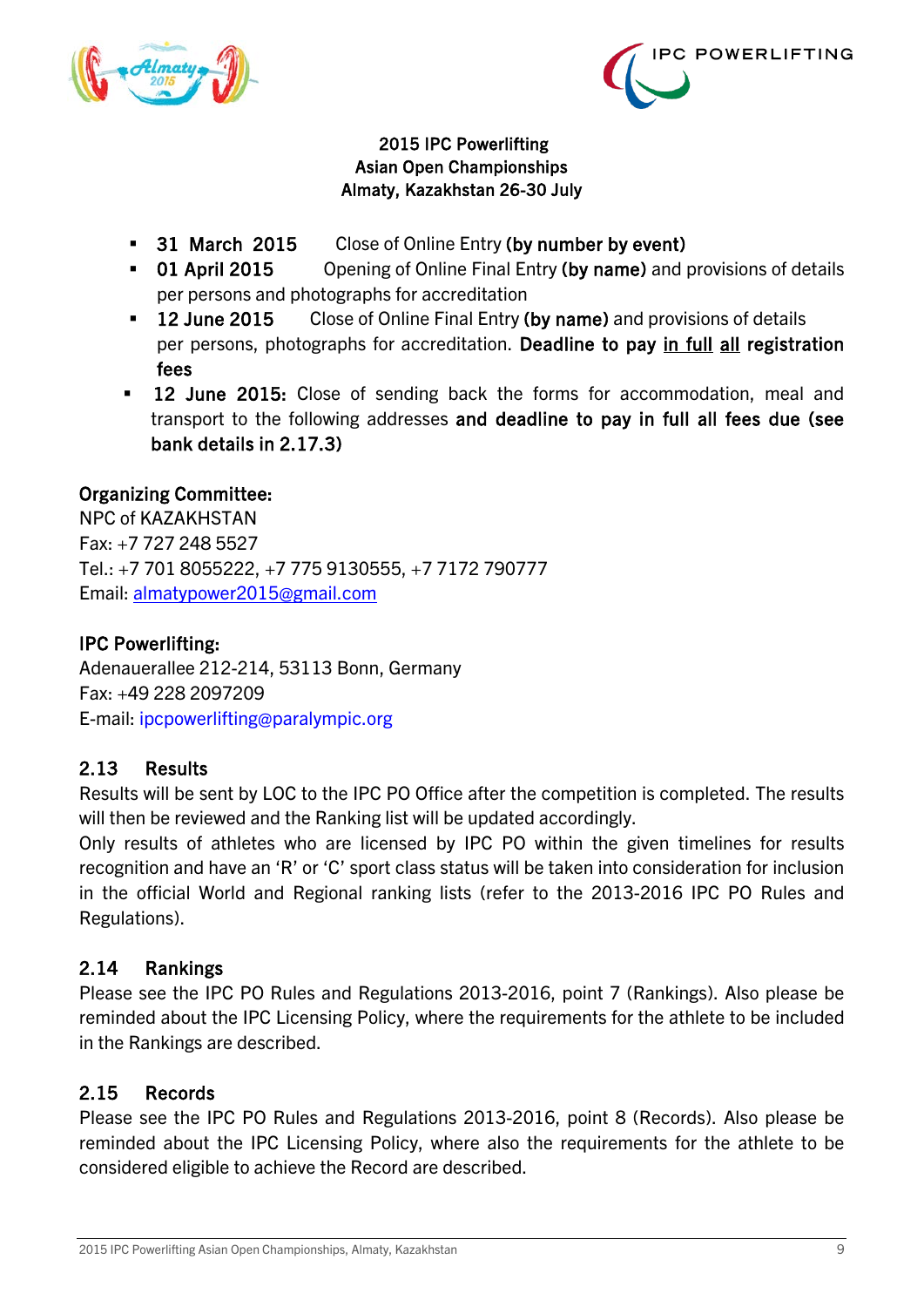



## <span id="page-9-0"></span>2.16 Competition Fee

The competition fee for the 2015 European Open Championships is 550 Euros per participant; this payment must be transferred directly to IPC. (12 June 2015, deadline to pay in full all necessary registration fees) The Competition Fee covers Championships services such as, basic medical services provided in the official Championships venue and transport (return journey to / from the airport to the official Championships hotel) from 23-31 July (official Championships period). In case of early departure on 1 August, the LOC will provide extra service free of charge until 6:59am. If you will require transport services after 7:00am, please contact the LOC, and all associated costs are to be covered by the NPC / delegation.

The entry fees should be transferred to the following IPC bank account and identify your payment by stating a clear reference NPC name- 2015 IPC PO ACH competition fee on the bank documents:

| <b>Account Name:</b>   | IPC, Adenauerallee 212-214, D-53113 Bonn, Germany |
|------------------------|---------------------------------------------------|
| Bank:                  | Deutsche Bank AG, D-53113 Bonn, Germany           |
| <b>Bank code:</b>      | 380 700 59                                        |
| <b>Branch No.:</b>     | 414                                               |
| <b>SWIFT Address:</b>  | DEUT DE DK 380                                    |
| <b>Account number:</b> | 0290 122 00                                       |
| <b>IBAN:</b>           | DE75380700590029012200                            |

Please note that incomplete payment will result in all athletes from your delegation being ineligible to compete. No reimbursements will be granted after the payment.

IPC Powerlifting acknowledges in certain countries/territories the restrictions to transfer money abroad. In the event of such difficulty, please contact IPC Powerlifting on ippowerlifting@paralympic.org for an alternative payment option. Please note absolutely no cash payment in any kind for the competition fee will be accepted by IPC PO without its prior approval.

## <span id="page-9-2"></span><span id="page-9-1"></span>2.17 Accommodation

## 2.17.1 Aiser Hotel

 Official hotel for all athletes and officials during the Championships, the hotel offers accommodation in single, double, and triple rooms.

- Hotel name: Aiser Hotel
- Address: Pozharsky 1 street, 050013, Almaty, Kazakhstan
- **Website: <http://www.grandaiserhotel.kz/en/>**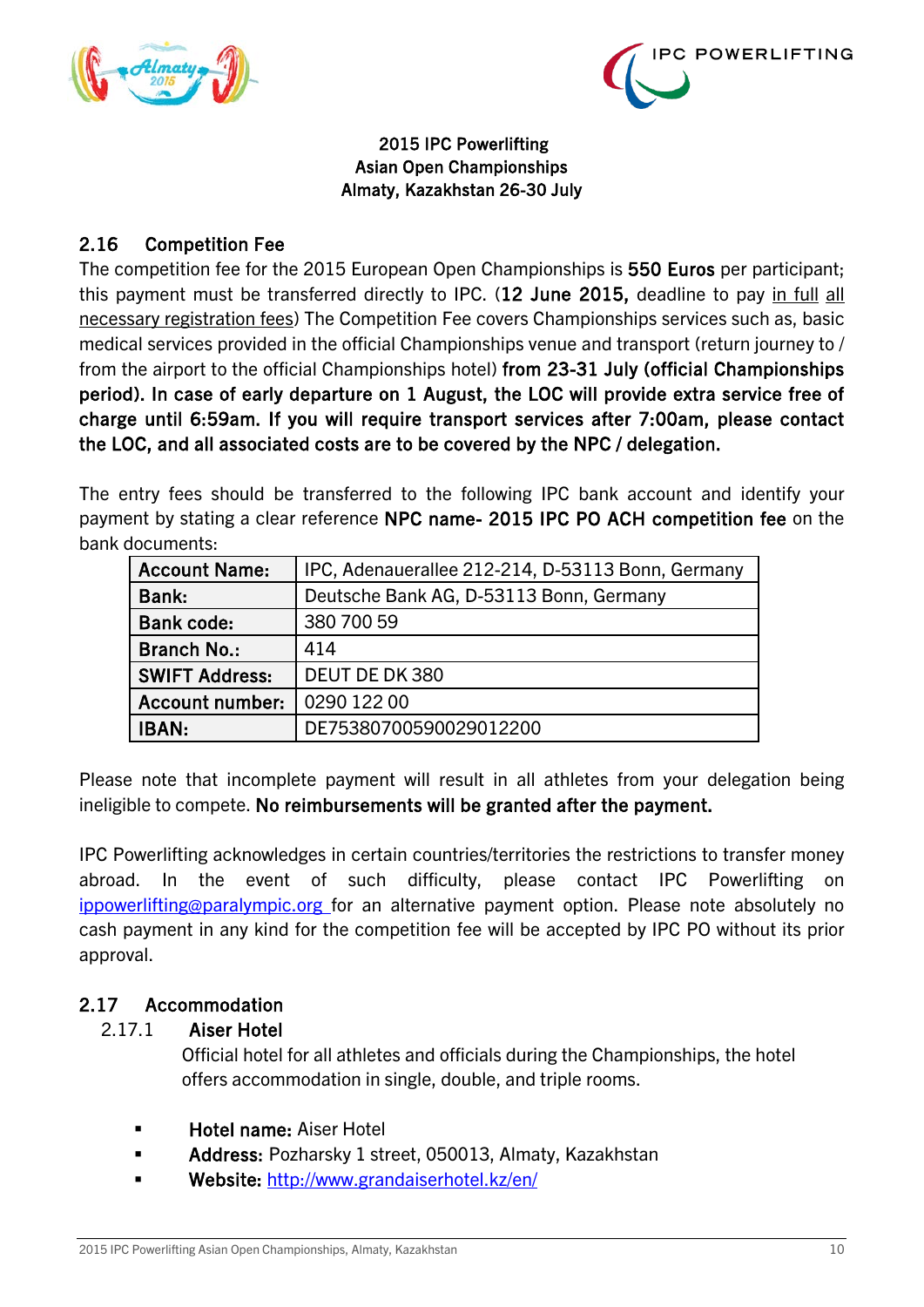



## <span id="page-10-0"></span>2.17.2 Type of rooms\*:

 Single room (20 rooms available).- 150 euros per night per room incl. 3 times a day meals

 Double room (20 rooms available).- 200 euros per night per room incl. 3 times a day meals

 Triple room (30 rooms available).- 260 euros per night per room incl. 3 times a day meals (recommended)

 Four beds room **(30 rooms available)**. – 320 euros per night per room incl. 3 times a day meals

\*Teams who arrive on July 23 before 12:00am and want to have access to their rooms before the check in (12:00am) the hotel will charge an extra night. After 12:00am the hotel will have available the room (without extra cost)

\*On July 31 teams who wants to stay in their rooms after the check-out (11:59 a.m) will be charge for an extra night. Teams are allowed to stay in the lobby without extra cost.

\* All rooms will be allocated on the bases of when NPCs pays as money was received.

#### <span id="page-10-1"></span>2.17.3 Payment

The Accommodation fees should be transferred to the following bank account, according to the terms of payment: (12 June 2015, deadline to pay the full accommodation)

| Account name:          | "Social Innovation Fund for Support and<br>Development of Sport in the Republic of<br>Kazakhstan" Public Fund |
|------------------------|---------------------------------------------------------------------------------------------------------------|
| <b>Bank name:</b>      | <b>JSC «ATF Bank»</b>                                                                                         |
| <b>Branch name:</b>    | <b>Almaty Branch of ATFBank JSC</b>                                                                           |
| <b>BIC/Swift-Code:</b> | <b>ALMNKZKA</b>                                                                                               |
| <b>IBAN:</b>           | KZ04826A1EURD2003386                                                                                          |

#### <span id="page-10-2"></span>2.17.4 Accommodation Cancellation Policy

- 50% of payment will be refunded before 26 June 2015
- No payments will be refunded after 26 June 2015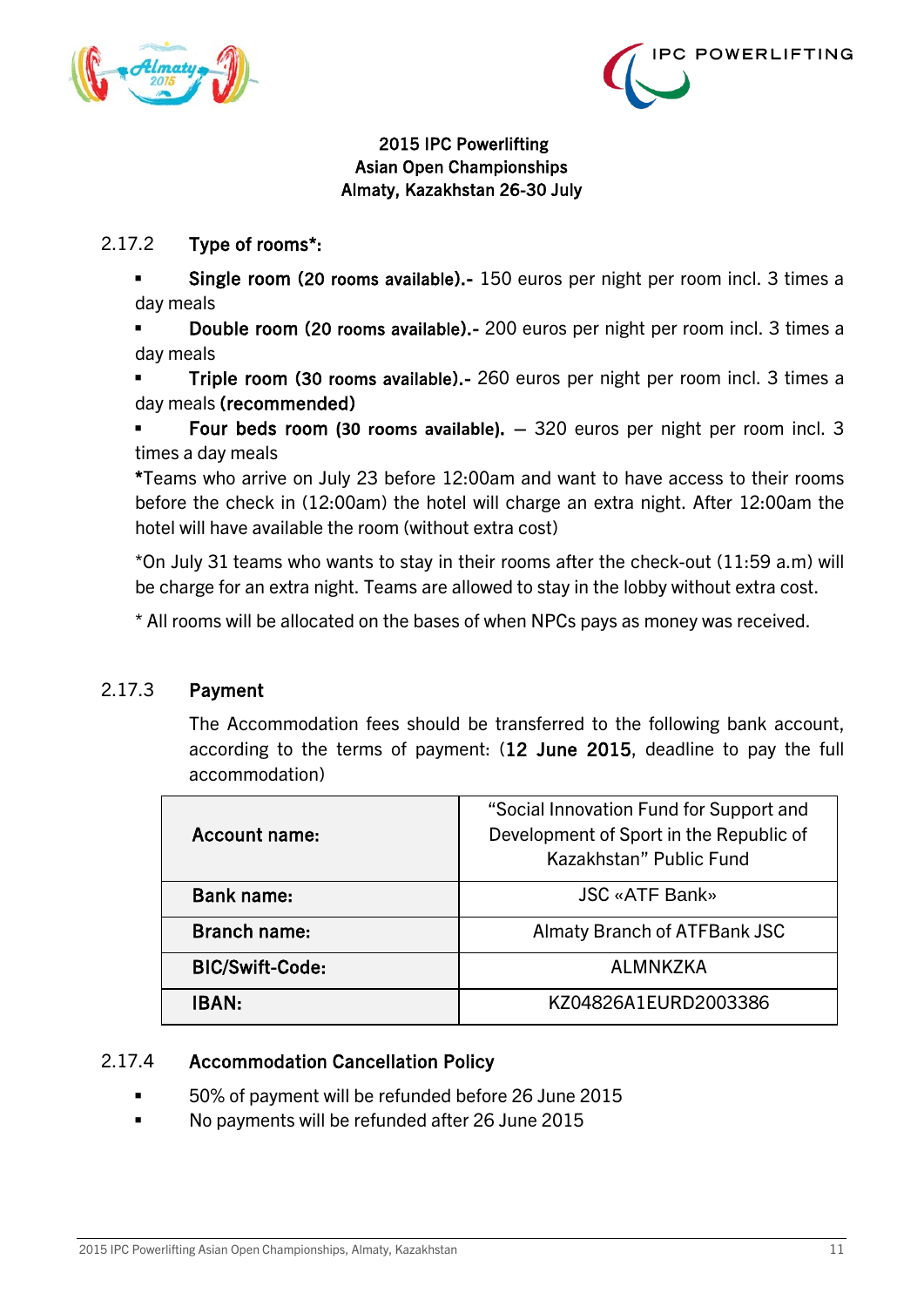



## <span id="page-11-0"></span>2.18 Transport

Transportation will be organized from/to Almaty International Airport to the official Championships hotels.

The distance between the airport and hotel is 17 km; the journey takes only 30 minutes by car or bus. The distance between competition venue and hotel is 500 meters (5 minutes by bus and 500 meters walking distance (5 minutes).

## <span id="page-11-1"></span>2.19 Extra Days

In case of early arrival or late departure (outside the official dates) any additional needs (example for accommodation / transportation etc), 100% of associated costs are to be covered by the NPC / delegation. Please contact the LOC for more information about any additional requirements.

#### <span id="page-11-2"></span>2.20 Entry Forms

The Online Entry forms are through the IPC Online Entry System (EBS). Please refer to attached manual).

The event form named as:

#### 2015 IPC Powerlifting Asian Open Championships

*(According to the athlete selection made, it will register in the entry forms as Junior or Senior).*

 On 15 January, 0:00am, the entries by number phase is opened (male, female, staff, plus entries by gender, age group and weight category, IPC Powerlifting > Asian Open Championships > Entries by Number or > Slot Allocation).

#### <span id="page-11-3"></span>2.21 Visas

For those delegation members who require visa to enter Kazakhstan, you are to contact the nearest Kazakhstan Embassy/Consulate in your country. All NPC's to fill up the Visa Request Form (see attached) and copy of your passport and send it to the LOC. The LOC will provide you with a formal invitation letter together with the list of your delegation to your NPC and the Kazakhstan Embassy/Consulate in your country.

Please be reminded that it is important that your NPC arrange all RELEVANT VISAS well in advance with the respective deadlines.

The forms must be sent to almatypower2015@gmail.com no later than 12 June 2015.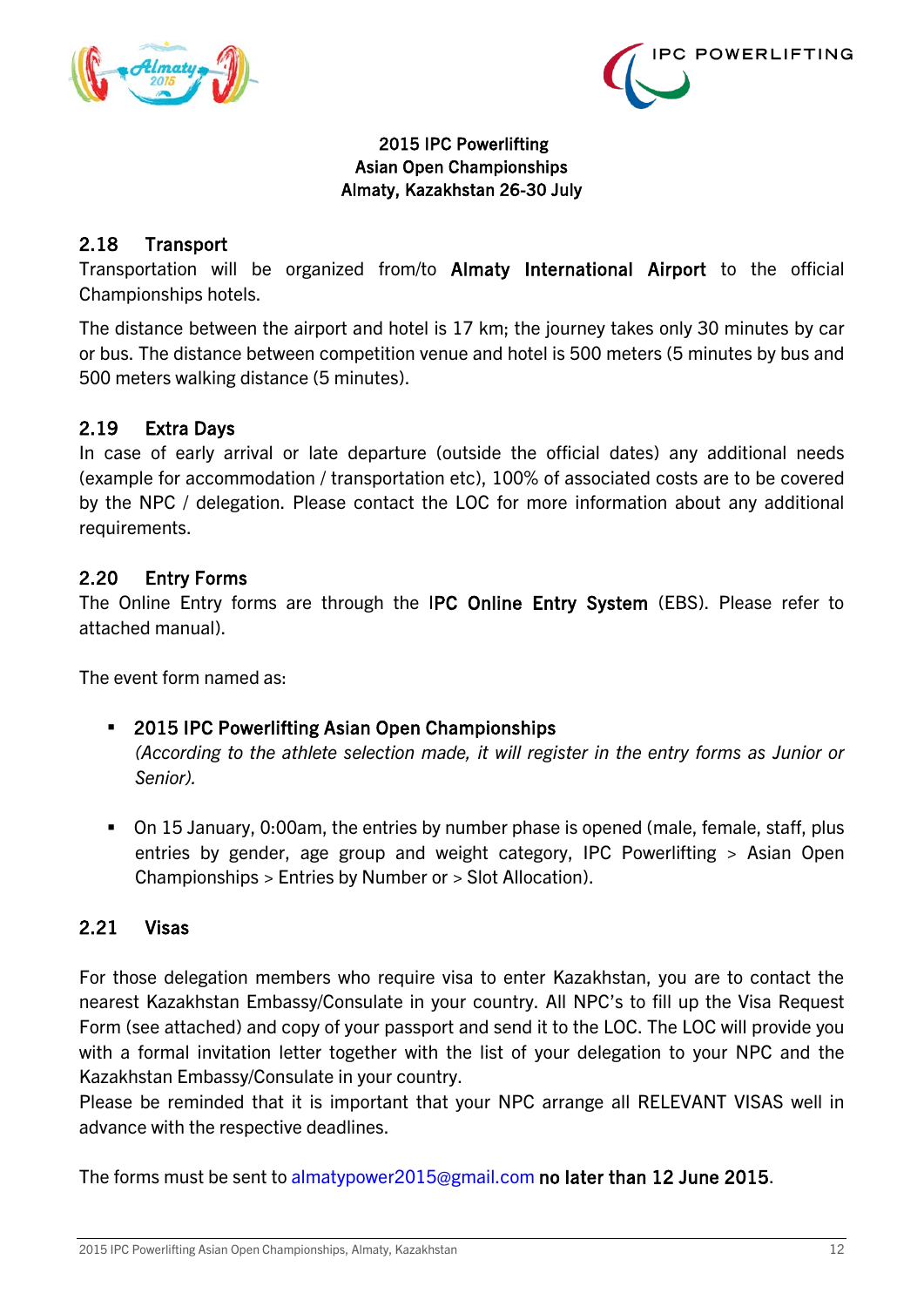



# <span id="page-12-0"></span>3 Extra Information

## <span id="page-12-1"></span>3.1 Athlete Eligibility

To be eligible to be entered by an NPC to participate (compete) in the 2015 IPC Powerlifting Asian Open Championships must:

- have held an active IPC Powerlifting Athletes License for the 2015 season\*;
- be internationally classified with a 'Confirmed' sport class status or a 'Review' sport class status with a review date set for after the 2015 ACH;
- have achieved the respective Minimum Qualification Standard (MQS) for the weight category that they will be entered for in the 2015 ACH\* within the period 1 January 2013 and 12 June 2015; (\*exception being where rule 4.1 of the 2013-2016 IPC PO rules apply)

## <span id="page-12-2"></span>3.2 Powerlifting Medal Events and Minimum Qualification Standards

Medals will be awarded in ten (10) body weight categories for men and ten (10) body weight categories for women.

#### **Seniors Seniors Seniors Seniors Seniors Juniors**

| Men's Event     | <b>MQS</b> |
|-----------------|------------|
| Up to 49.00 kg  | 95 kg      |
| Up to 54.00 kg  | 105 kg     |
| Up to 59.00 kg  | 115 kg     |
| Up to 65.00 kg  | 125 kg     |
| Up to 72.00 kg  | 132 kg     |
| Up to 80.00 kg  | 140 kg     |
| Up to 88.00 kg  | 147 kg     |
| Up to 97.00 kg  | 155 kg     |
| Up to 107.00 kg | 162 kg     |
| Over 107.00 kg  | 170 kg     |

| Men's Event     | <b>MQS</b> |
|-----------------|------------|
| Up to 49.00 kg  | 87 kg      |
| Up to 54.00 kg  | 97 kg      |
| Up to 59.00 kg  | 107 kg     |
| Up to 65.00 kg  | 117 kg     |
| Up to 72.00 kg  | 125 kg     |
| Up to 80.00 kg  | 132 kg     |
| Up to 88.00 kg  | 140 kg     |
| Up to 97.00 kg  | 147 kg     |
| Up to 107.00 kg | 155 kg     |
| Over 107.00 kg  | 162 kg     |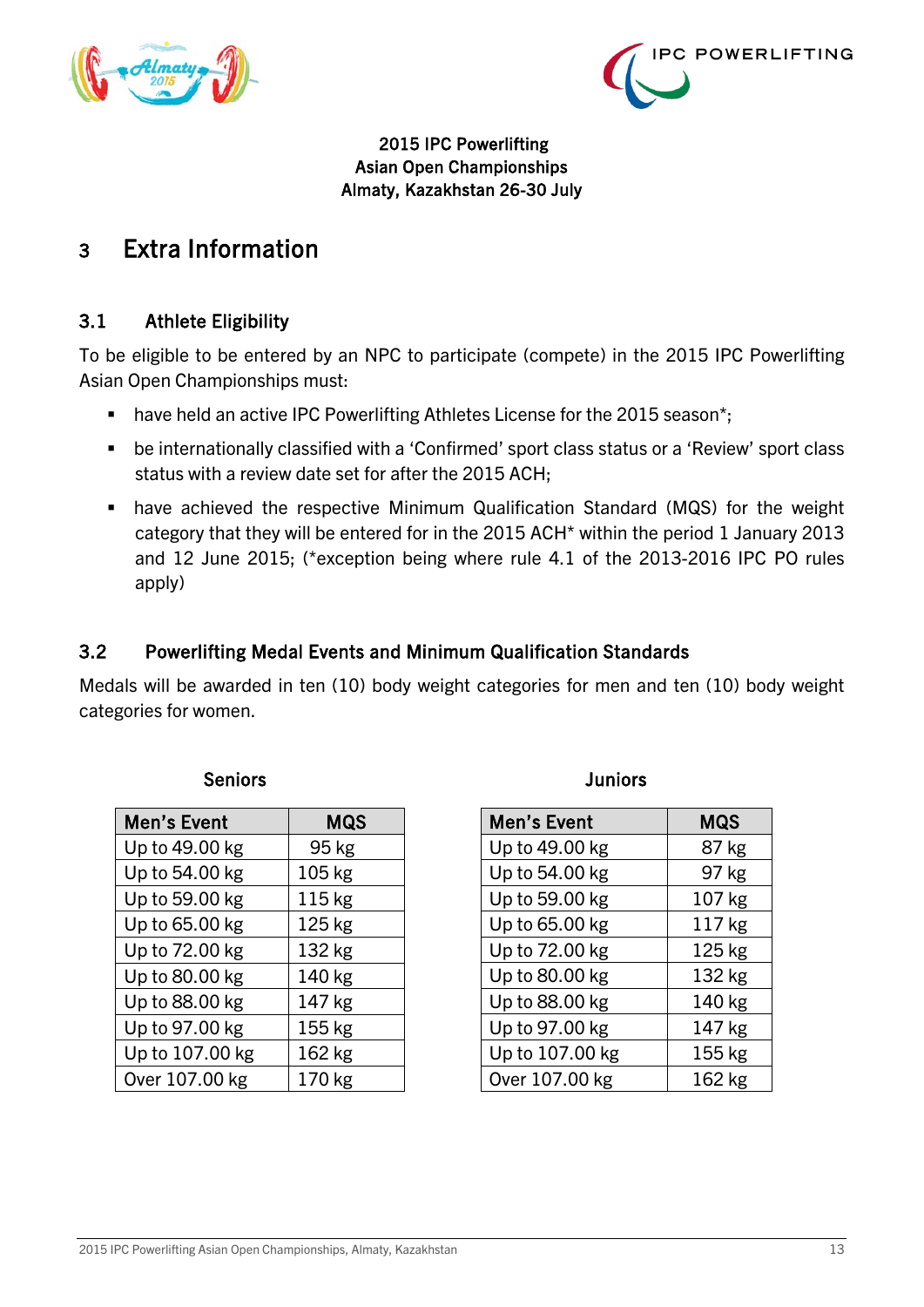



#### Seniors **Seniors Juniors**

| <b>Women's Event</b> | MQS   |
|----------------------|-------|
| Up to 41.00 kg       | 52 kg |
| Up to 45.00 kg       | 55 kg |
| Up to 50.00 kg       | 57 kg |
| Up to 55.00 kg       | 60 kg |
| Up to 61.00 kg       | 62 kg |
| Up to 67.00 kg       | 65 kg |
| Up to 73.00 kg       | 67 kg |
| Up to 79.00 kg       | 70 kg |
| Up to 86.00 kg       | 77 kg |
| Over 86.00 kg        | 82 kg |

| <b>Women's Event</b> | <b>MQS</b> |
|----------------------|------------|
| Up to 41.00 kg       | 47 kg      |
| Up to 45.00 kg       | 50 kg      |
| Up to 50.00 kg       | 52 kg      |
| Up to 55.00 kg       | 55 kg      |
| Up to 61.00 kg       | 57 kg      |
| Up to 67.00 kg       | 60 kg      |
| Up to 73.00 kg       | 62 kg      |
| Up to 79.00 kg       | 65 kg      |
| Up to 86.00 kg       | 72 kg      |
| Over 86.00 kg        | 77 kg      |

In addition, where categories have competitors who are juniors (from day of  $14<sup>th</sup>$  Birthday up to until the day of the 20 birthday by the 31st of December of the year of the competition)

For juniors, in the situation that there is only one (1) athlete in the category then medals will be awarded according to the provisions that are described in the 2013-2016 Rules and Regulations.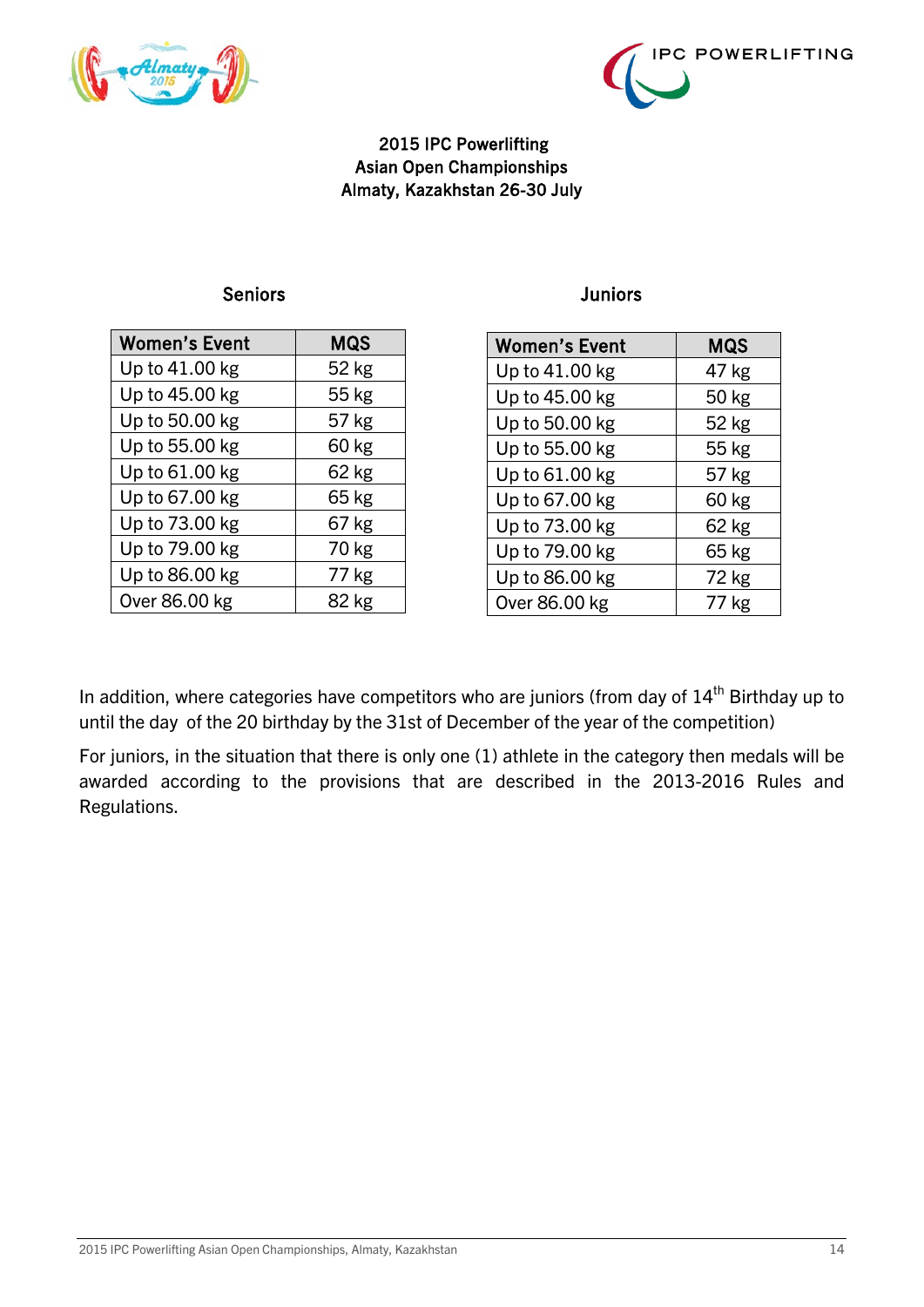



## <span id="page-14-0"></span>3.3 Host City – Almaty

Almaty is the largest city of Kazakhstan located on the South-East of the Republic of Kazakhstan in the foothills of Zailisky Alatau. Almaty is known as the "Southern Capital" and is the financial, economic and cultural center of the Republic and Central Asia.

Almaty literally means 'city of apple trees', and, because of its relatively mild climate, it has a wide range of apple trees.

Population of more than 1.7 million residents.



Scenic mountains are the visiting card of Almaty. You can enjoy the view of the cable car ascending to the highest point of city of Kok-Tobe ("Blue Mountain") located at an altitude of 1.130 m above sea level. Almaty hosted Asian Winter Games in the 2011.

## First President's Park

The Park is about 1.5 km from one end to the other with trees and habitats interspersed with features. It is located in the southern part of Almaty and has a spectacular mountain backdrop.



No admission charge and entrance only through the colonnade at the north end of the park.

The park was opened in November 2011 in respect to the First President of Kazakhstan Nursultan Nazarbayev and was then opened to the general public.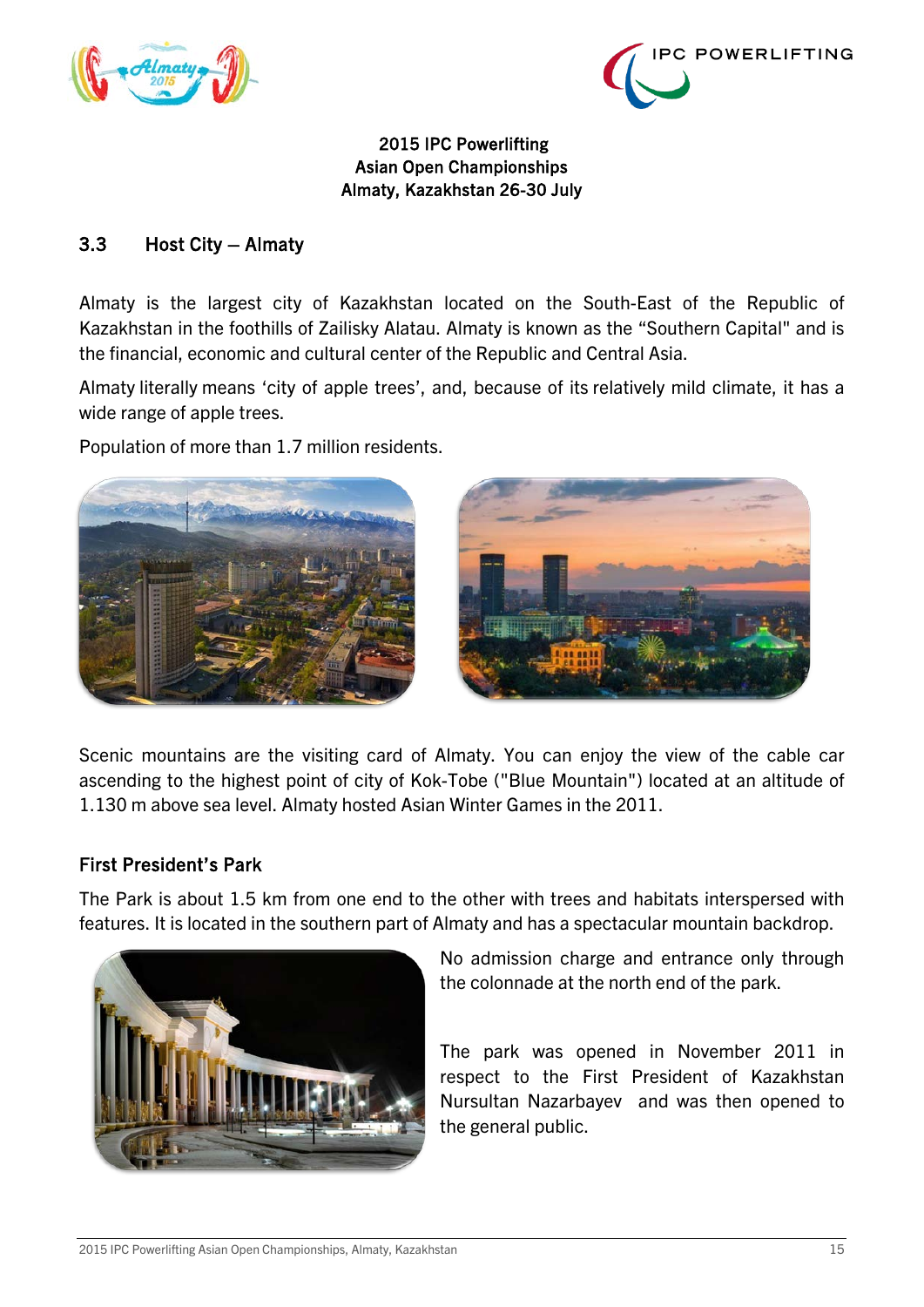



## Zenkov Cathedral



It is located in [Panfilov Park](http://www.almaty-kazakhstan.net/attractions/parks/panfilov-park/) and it is probably the only wooden Cathedrals in the world. The cathedral is built without using any nails, which again, makes it pretty unique.

#### Kok-Tobe

The hill the mast stands on is the highest point of the city of Almaty at 1100 metres and the mast itself is 350 meters tall. The viewpoint from Kok-tobe is well worth a visit with panoramic views of the city in all directions. A cable car ride is a really good way to the top of Kok-tobe Hill and see the view of surrounding mountains, the start of which is located close to the Hotel Kazakhstan. The cable car goes over some of the oldest parts of Almaty and it is interesting to see the old fruit growing gardens.

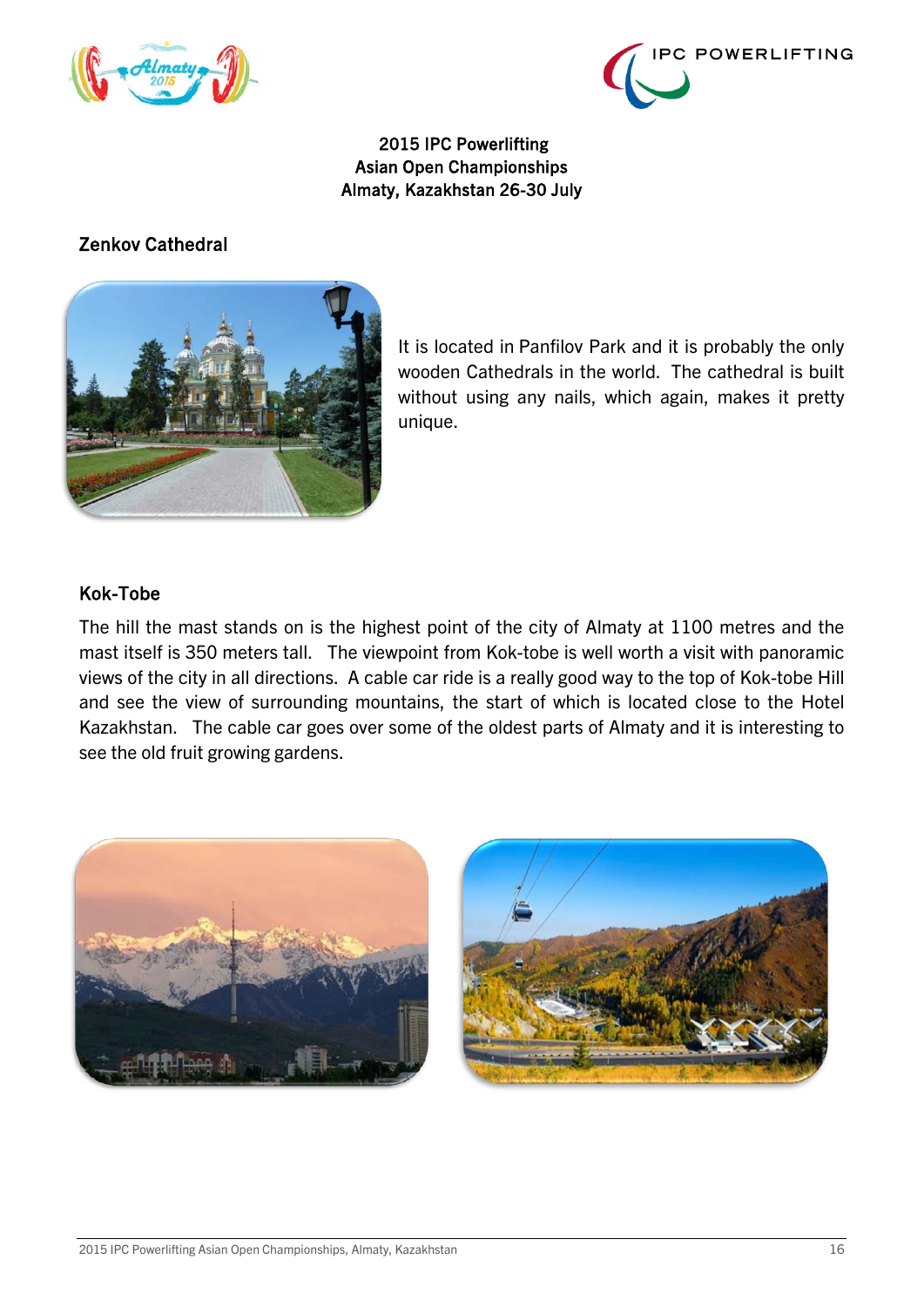



### <span id="page-16-0"></span>3.4 Venue

The Competition Venue will be at the Baluan Sholak Sports Palace, with a seating capacity of 5,000. With one Field of Play with all IPC Powerlifting requirements, one warmup area with 10 benches.



## <span id="page-16-1"></span>3.4.1 Training Area

The training area will be located in the Competition hotel at the main meeting room.

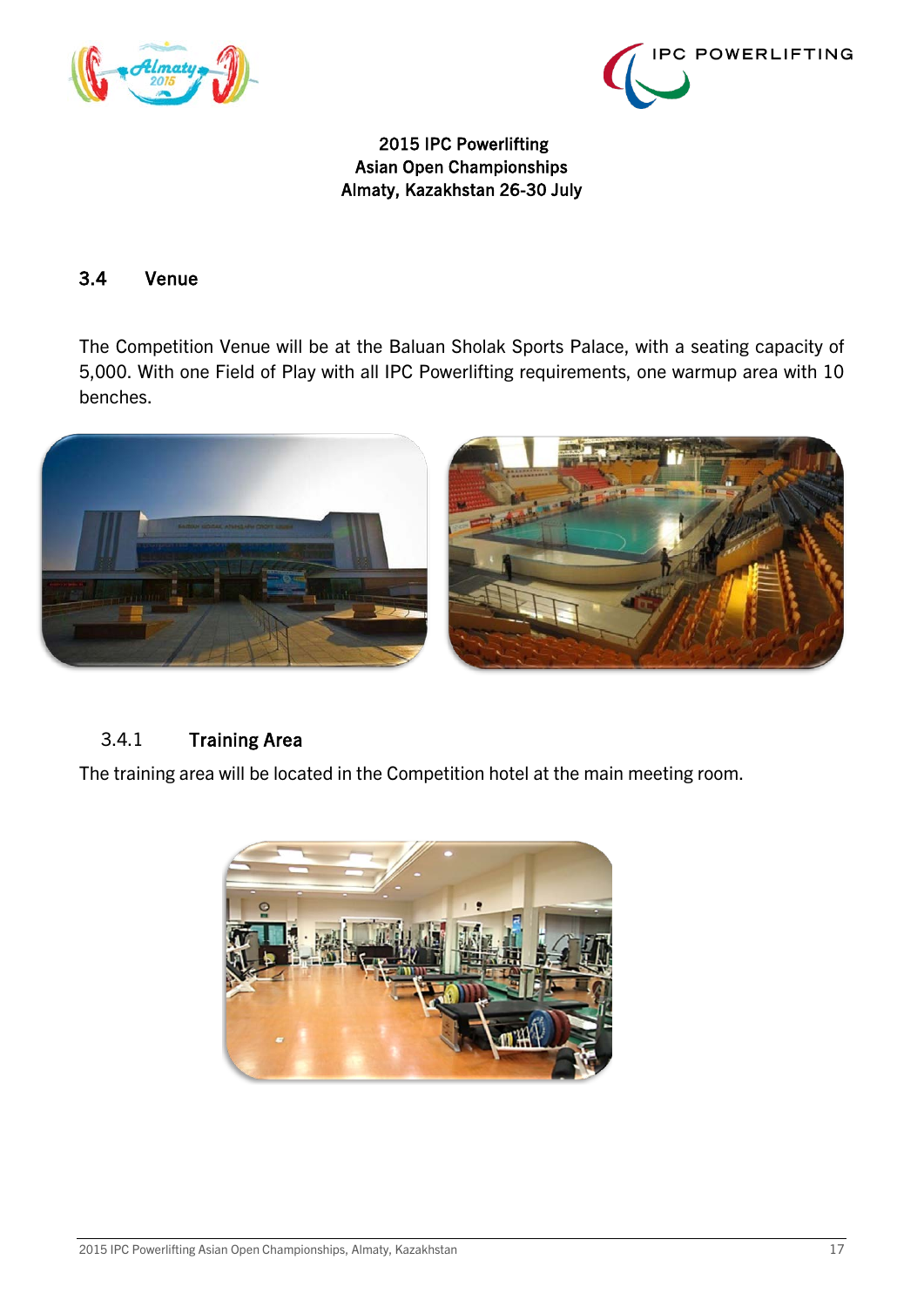



### <span id="page-17-0"></span>3.5 Aiser Hotel

The hotel is located in the Centre of the city. Comfortable accessible rooms with satellite TV, air conditioning and Wi-Fi Internet access in 14 floors with beautiful Mountain view.



It is located just a 5 minutes walking distance from the competition venue.